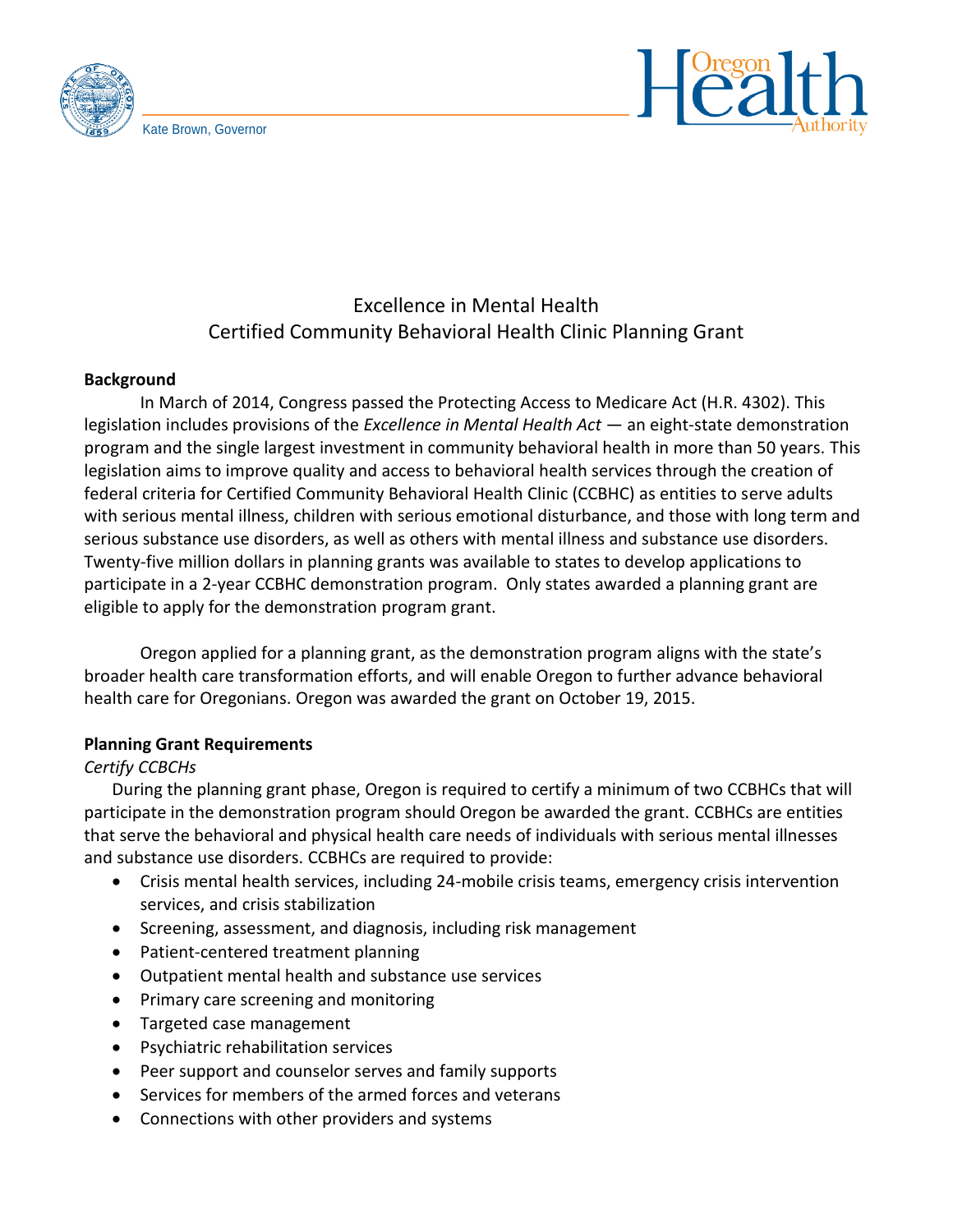### *Develop a Prospective Payment System*

Participating states are required to *develop* a Prospective Payment System (PPS) to reimburse CCBHCs for required services provided by these entities. Alternative payment methodologies to PPS can provide a means of incorporating incentives for improvement on key access and quality of care metrics into the payment methodology, while maintaining the necessary base of support for this innovative model. States can select either a bundled daily or a monthly rate, and can include Quality Bonus Payments for clinics that achieve required quality measures.

## *Develop a Data Collection Strategy*

The demonstration program requires that providers submit specified outcome data to the state which is then forwarded to the federal government. Participating states must develop a data collection strategy during the planning grant phase.

# **Oregon's Approach**

For many individuals with a serious mental illness or substance use disorder, behavioral health organizations serve as the main point of contact with the health care system. In its *2015-2018 Behavioral Health Strategic Plan* the Oregon Health Authority set a specific goal of increasing the number of physical health providers offering care in behavioral health settings to support a behavioral health system that promotes healthy communities and prevents chronic illness. The OHA will build upon existing and emerging health system infrastructures that have been central to the State's transformation progress to date to strength physical and behavioral health care delivery in behavioral health settings. Specifically, the OHA will leverage its experience with the Patient-Centered Primary Care Home Program, the OHA Behavioral Health Home Learning Collaborative, and the Federally Qualified Health Center (FQHC) Alternative Payment Methodology (APM) Pilot.

# *Behavioral Health Home (BHH) Model*

The OHA has developed and implemented the Patient-Centered Primary Care Home Program (PCPCH), Oregon's version of the "medical home model" of primary care organization and delivery. The OHA is leveraging its experience with this program as well as the OHA's Behavioral Health Home (BHH) Learning Collaborative to develop a BHH model. In June 2015, an advisory committee was convened to review the current PCPCH model and develop standards for BHHs. The committee is responsible for developing specific standards and measures that each organization would need to meet in order to be recognized by the OHA as a BHH. The standards and measures for BHHs will draw heavily from local experience in integration of primary care services, national recommendations for BHH models, and other state BHH models. The committee will finish this work by November 2015.

Once the committee has finalized their recommendations for BHH standards, those standards will be compared to the CCBHC criteria outlined by SAMHSA. Oregon is considering taking a BHH approach for this demonstration to ensure that all CCBHCs would be providing truly comprehensive whole-person care. Any clinic wishing to participate in the CCBHC demonstration may be required to be recognized by the OHA as a BHH. Using this approach, clinics would apply for certification through an electronic application system. Prior to certification, OHA staff would visit the clinic to verify required criteria is being met and provide technical assistance if needed. Oregon will certify up to 30 clinics.